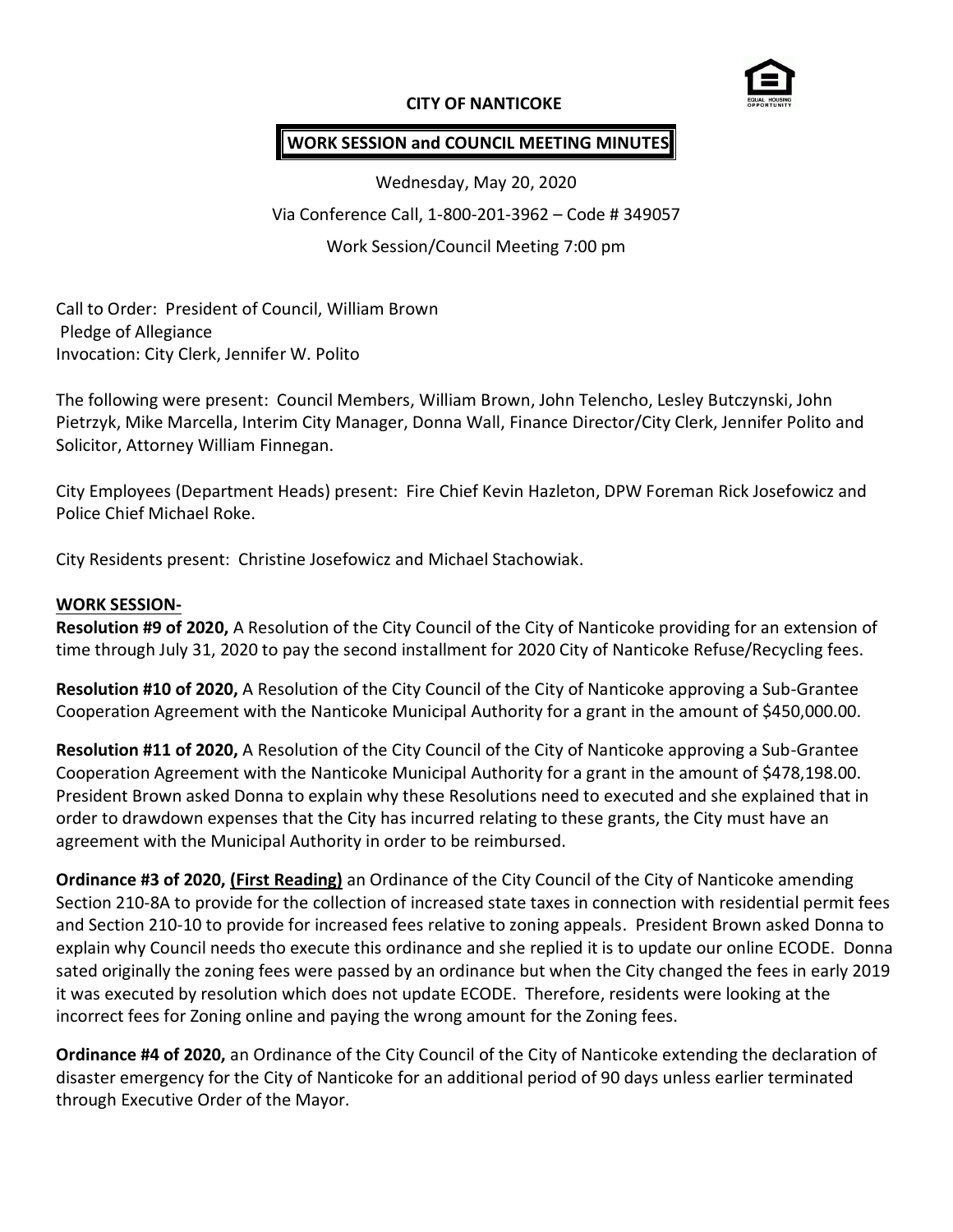**Approval of the Citizen's Participation Plan,** amended in accordance with HUD guidelines for CDBG. President Brown asked Donna to explain this agreement and she stated that the original agreement for CDBG meetings does not allow for Teleconferencing or Zoom meetings. The updated agreement will now allow us to hold Teleconferences or Zoom meetings if need be.

# **Administrative Updates-**

**Mayor Kevin Coughlin** has submitted the April 2020 Department Reports for your review. Jennifer will have them posted on the website as of Thursday, May 21, 2020.

**Mayor Kevin Coughlin** has submitted a letter of resignation from Captain, Detective Robert Lehman and the Mayor read the letter to Council. A copy of the letter is filed with these minutes. President William Brown, wanted to thank Captain, Detective Robert Lehman for his years of service with the City and wished him the best of luck with his retirement.

**Donna Wall** updated Council and residents on the following:

-Donna stated she is answering two questions that Mr. Knapp had at our previous meeting. First, is the work on the South Valley Parkway is for the new State Police Barracks. Second, is the building on E. South and S. Prospect Streets was abandonned by the owner,Tony Petroski and he now owes the back taxes on that propery. The owner wanted to turn the property over to the City but he was told the City was not interested in aquiring that piece of property.

-Donna informed Council that there will be the following road closures on Friday, May 22, 2020 for street paving. **The roads are as follows:**

South Market Street from Washington Street to Slate Street.

South Hanover Street from Washington to Slate Street.

West Field Street and a portion of East Field Street from South. Hanover Street to South Prospect Street.

Donna now asked that each Department Head give their brief updates. Fire Chief Kevin Hazleton reported the Fire Department is all well and working at full capacity. The department is taking all necessary actions to comply with the CDC guidelines during this pandemic. DPW Foreman reported that the new equipment that was purchased is very useful in making man hole cover adjustments and storm basin repairs. To date the City has saved \$16,541.75 on a current project that would have cost the City \$20,508.00. The expense incurred was \$3,966.25. Police Chief Michael Roke reported that his department is also doing well and they are taking all necessary actions to comply with the CDC guidelines during the pandemic. Chief Roke mentioned the resignation of Captain, Detective Robert Lehman and stated that the Police Civil Service Board has been notified that a meeting needs to be held in order to get an updated Civi Service list. A Civil Service meeting has been advertised and scheduled for Tues, May 26. 2020. Chief Roke mentioned one officer has gone out on worker's compensation with a torn meniscus to the knee. This officer will need knee surgery and be out indefinitely. Chief Roke also mentioned he may be losing another officer who may be leaving their employment with the City. Donna Wall mentioned the Active Civil Service list is expired and Chief Roke stated the current expired Civil Service list has not been updated since 2015.

Mayor Kevin Coughlin wanted to express his thanks and appreciation to the Police and Fire Departments for their help in putting up the banner to congratulate the GNA Class of 2020.

**A Motion** was made by Councilmember Telencho, seconded by Councilmember Marcella to adjourn the work session. Motion carried unanimously.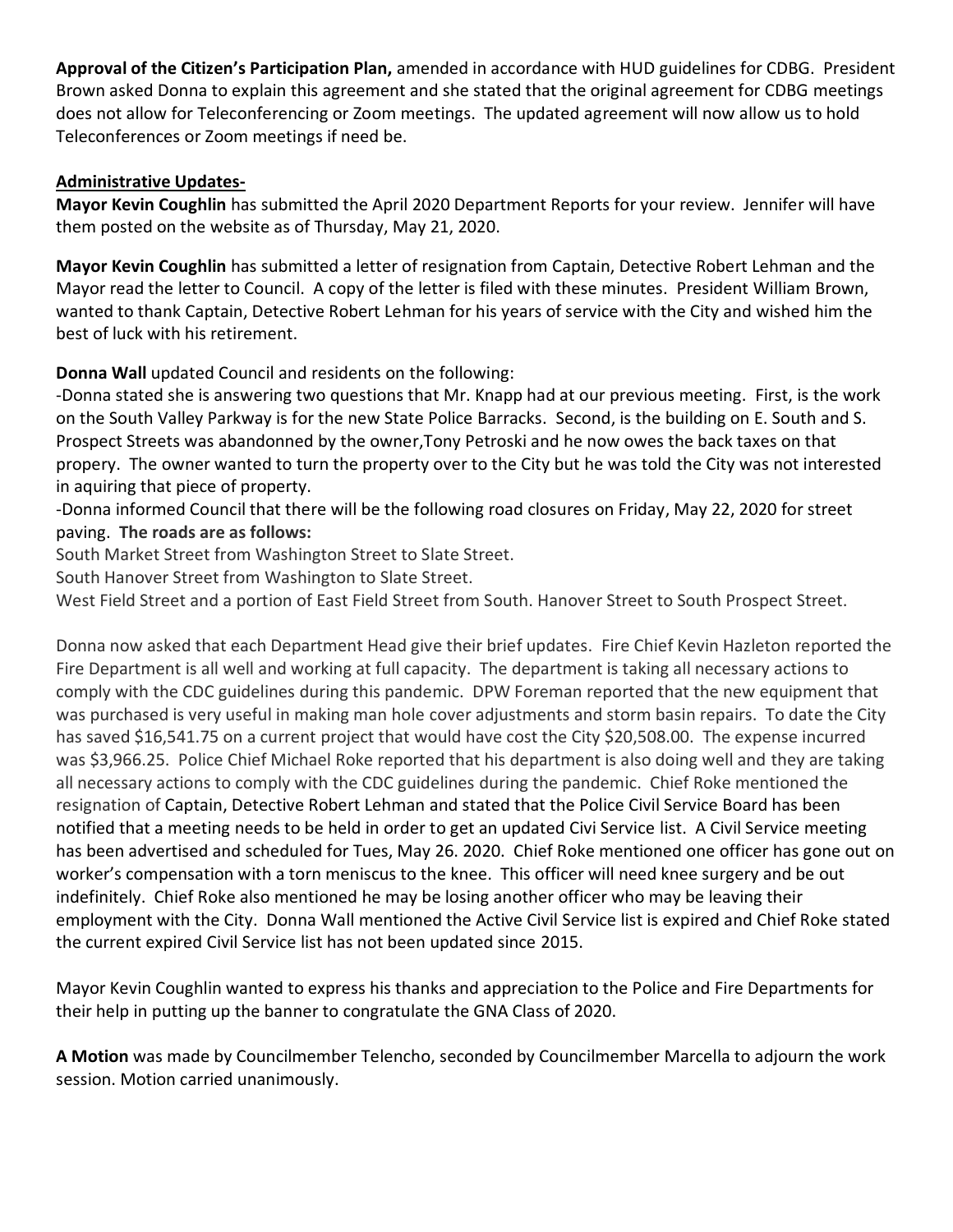# **REGULAR MEETING** Comments from the Public agenda items only.

None

# **Old Business**

None

# **New Business**

**A Motion** to approve the May 6, 2020 minutes was made by Councilmember Pietrzyk, seconded Councilmember Telencho.

Motion carried unanimously.

**A Motion** to approve the payment of the bills in the amount of \$312,598.82 (Payroll \$158,412.45 and Payables \$154,186.37) was made by Councilmember Butczynski, seconded by Councilmember Marcella. Motion carried unanimously.

**A Motion** to approve **Resolution # 9 of 2020**, a Resolution of the City Council of the City of Nanticoke providing for an extension of time through July 31, 2020 to pay the second installment for 2020 City of Nanticoke Refuse/Recycling fees was made by Councilmember Marcella, seconded Councilmember Pietrzyk. Motion carried unanimously.

**A Motion** to approve **Resolution # 10 of 2020,** a Resolution of the City Council of the City of Nanticoke approving a Sub-Grantee Cooperation Agreement with the Nanticoke Municipal Authority for a grant in the amount of \$450,000.00 was made by Councilmember Telencho, seconded Councilmember Butczynski. Motion carried unanimously.

**A Motion** to approve **Resolution # 11 of 2020,** a Resolution of the City Council of the City of Nanticoke approving a Sub-Grantee Cooperation Agreement with the Nanticoke Municipal Authority for a grant in the amount of \$478,198.00was made by Councilmember Telencho, seconded Councilmember Pietrzyk. Motion carried unanimously.

**A Motion** to approve **Ordinance # 3 of 2020, (First Reading)** an Ordinance of the City Council of the City of Nanticoke amending Section 210-8A to provide for the collection of increased state taxes in connection with residential permit fees and Section 210-10 to provide for increased fees relative to zoning appeals was made by Councilmember Marcella, seconded Councilmember Butczynski.

Motion carried unanimously.

**A Motion** to approve **Ordinance # 4 of 2020,** an Ordinance of the City Council of the City of Nanticoke extending the declaration of disaster emergency for the City of Nanticoke for an additional period of 90 days unless earlier terminated through Executive Order of the Mayor was made by Councilmember Telencho, seconded Councilmember Butczynski.

Motion carried unanimously.

**A Motion** to approve **The Citizen's Participation Plan,** amended in accordance with HUD guidelines for CDBG was made by Councilmember Marcella, seconded Councilmember Pietrzyk. Motion carried unanimously.

# **COMMENTS FROM THE PUBLIC –**

None

**Correspondence-**

None